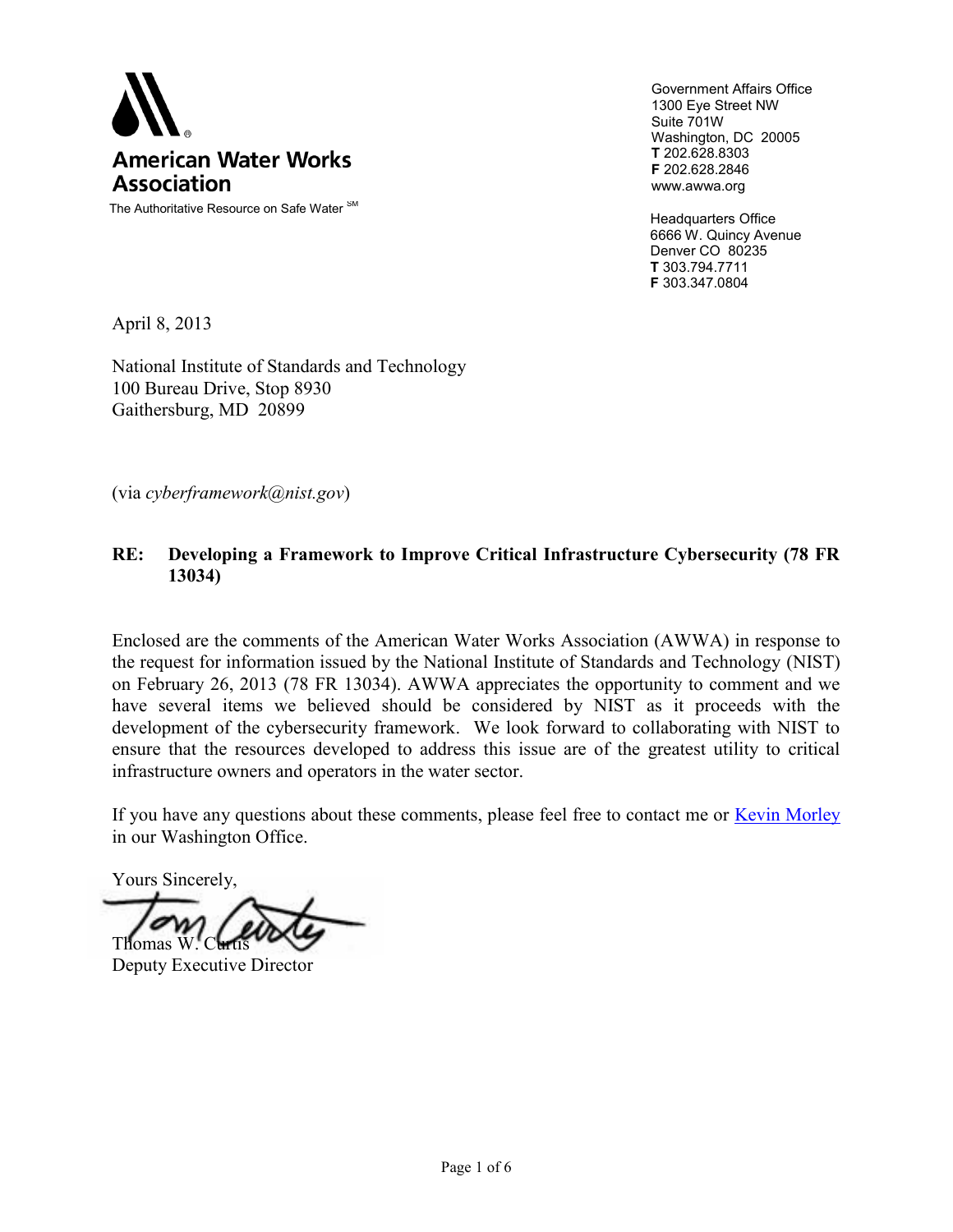# **Comments of the American Water Works Association**

# **Developing a Framework to Improve Critical Infrastructure Cybersecurity (78 FR 13034)**

## **Overview**

The American Water Works Association (AWWA) is an international, nonprofit, scientific and educational society dedicated to the improvement of drinking water quality and supply. Founded in 1881, AWWA is the largest organization of water supply professionals in the world. Our membership represents the full spectrum of the drinking water community: treatment plant operators and managers, environmental advocates, engineers, scientists, academicians, and others who hold a genuine interest in water supply and public health. Our membership includes more than 4,500 utilities that supply roughly 80 percent of the nation's drinking water.

AWWA is an American National Standards Institute (ANSI) accredited standards development organization (SDO), and the only SDO in the water sector. These comments are in part intended to remind NIST of the value provided by voluntary consensus based standards, such as those developed by AWWA under the ANSI framework. The "private sector" is often the most efficient means to address various issues in the marketplace that require a common baseline, which in the case of the water includes business enterprise and process control systems. In fact, since the organizations founding in 1881, AWWA has developed 196 consensus standards and 52 manual of practice to promote clean, safe water. One of the key purposes of the association, as stated in our charter, is "*for the exchange of information pertaining to the management of water-works, for the mutual advancement of consumers and water companies, and for the purpose of securing economy and uniformity in the operations of water-works*."

AWWA standards represent over 100 years of development in water-service practices under the direction of AWWA by volunteer committee members, including producers, consumers, and general interest groups. Over the years, AWWA has developed rules and procedures that provide for the inception, checking, rechecking, and final establishment of standards that define the requirements for materials, products, systems, and services with respect to water-service practices. All of this work is performed to protect the general public and to continue the improvement of the water-supply field, which includes standards that support the security and resiliency of the water sector.

AWWA recognizes the value and intent of Executive Order 13636: Improving Critical Infrastructure Cybersecurity and welcomes the opportunity to offer these comments for consideration as NIST proceeds with development of the cybersecurity framework. Specifically,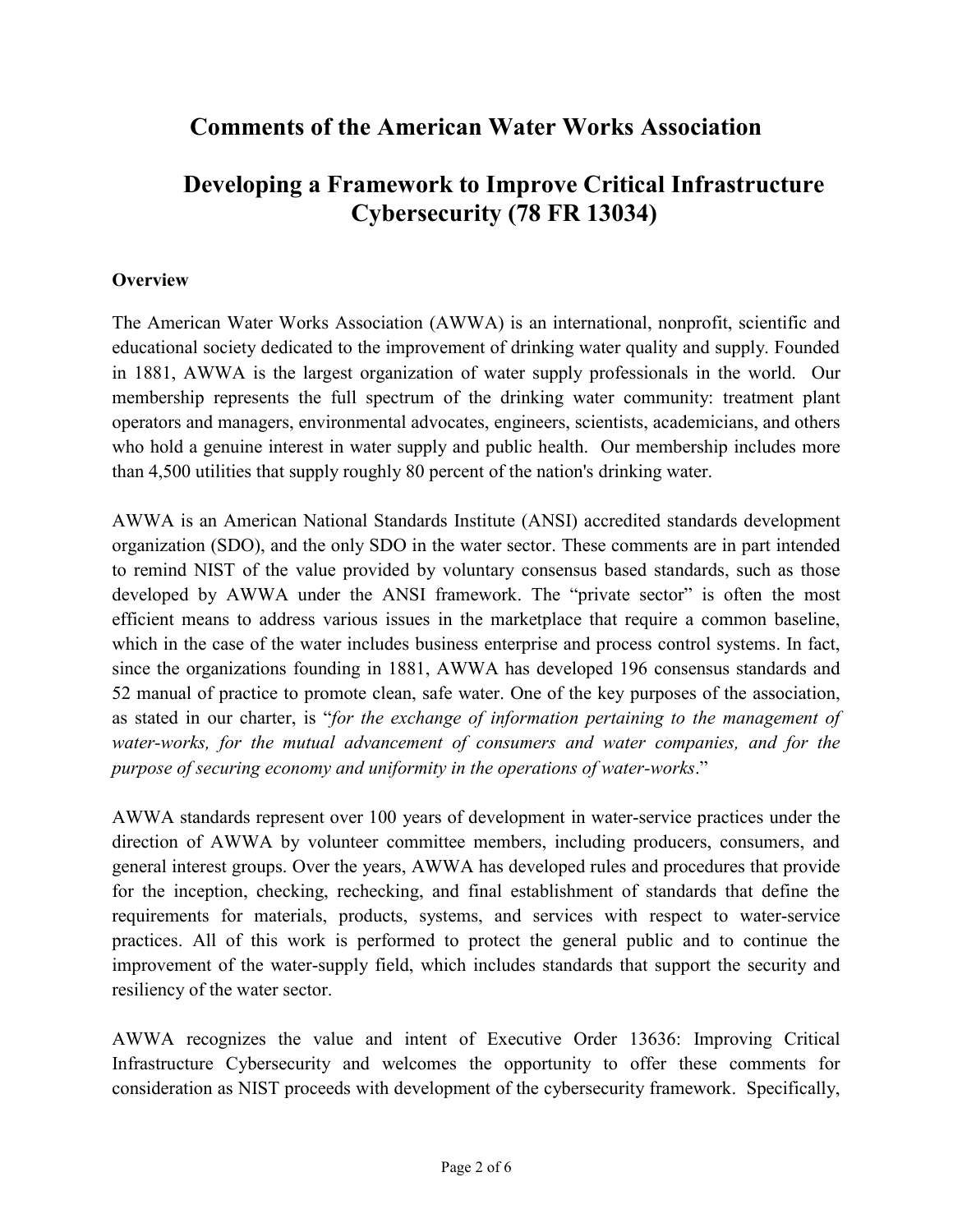AWWA would like to make NIST aware of a suite of standards and associated manuals/guidance, described below, that have been developed or planned by AWWA that we believe address or support the actions defined in the Executive Order.

# **Current Activity**

### *Process Control System Security Guidance for the Water Sector*

The purpose of this project is to develop water sector guidance that provides a consistent and repeatable recommended course of action to reduce vulnerabilities in process control systems. The target audience for this resource are water utility General Managers, Chief Information Officers and Utility Directors with oversight and responsibility for process control systems.

In 2008, the *[Roadmap to Secure Control Systems in the Water Sector](http://www.awwa.org/files/GovtPublicAffairs/PDF/WaterSecurityRoadmap031908.pdf)* identified a series of challenges and gaps related to advancing the cyber security protocols of the sector. Recent assessments have supported pronouncements that the number one threat to the Nation's critical infrastructure is a cyber-attack. More recently, Executive Order 13636: Improving Critical Infrastructure Cybersecurity was issued to strengthen the cybersecurity of critical infrastructure by increasing information sharing and developing a framework of cybersecurity practices, which is the subject of the NIST request for information. At a minimum, AWWA believes that the development of this guidance will inform the NIST process and represent the water sector's approach to support the Cybersecurity Framework based on collaboration with key partners and stakeholders. We believe that this resource will act a critical bridge between the highly technical resources that have been develop by NIST and others, and the principles we expect to be defined in the Cybersecurity Framework.

#### **Existing Resources**

## 1. *[Roadmap to Secure Control Systems in the Water Sector](http://www.awwa.org/files/GovtPublicAffairs/PDF/WaterSecurityRoadmap031908.pdf)*

This project was developed in 2008 by AWWA in collaboration with the Department of Homeland Security, National Cyber Security Division, and endorsed by the Water Sector Coordinating Council. The *Roadmap*—combined with other initiatives— aims to provide a framework to address the full range of needs for mitigating cyber security risk of industrial control systems (ICS) across the water sector. For this *Roadmap*, ICS are defined as the facilities, systems, equipment, services, and diagnostics that provide the functional control and/or monitoring capabilities necessary for the effective and reliable operation of the water sector infrastructure. While recognizing the importance of physical protection, the *Roadmap* focuses on the cyber security of ICS. It does not specifically address the security of other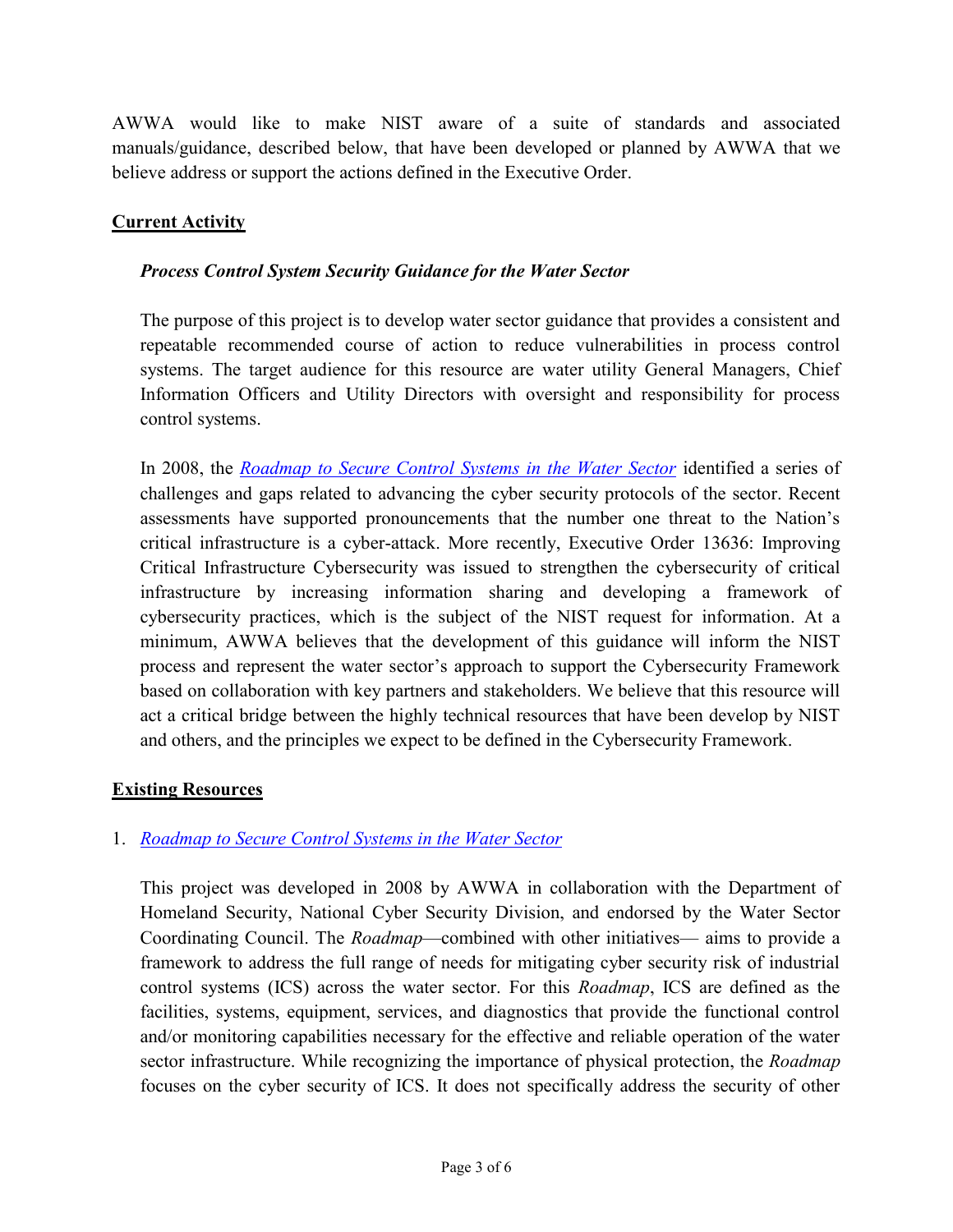business or cyber systems, except as they interface directly with the water sector ICS. Security activities encompass recommended practices, outreach, training, certifications, software patches, next-generation technologies, change management, information exchange, and implementation.

# 2. *ANSI/AWWA G430-09: Security Practices for Operations and Management*

The G430 standard defines the minimum requirements for a protective security program for a water or wastewater utility that will promote the protection of employee safety, public health, public safety, and public confidence. This standard is one of several in our Utility Management series designed to cover the principal activities of a typical water and/or wastewater utility. This AWWA standard received SAFETY Act designation from the Department of Homeland Security in February 2012.

This standard is intended to apply to all water or wastewater utilities, regardless of size, location, ownership, or regulatory status. This standard builds on the long-standing practice of utilizing a multiple barrier approach for the protection of public health and safety. The requirements of this standard are designed to support a protective utility-specific security program that will result in consistent and measurable outcomes that address the full spectrum of risk management from organizational commitment, physical and cyber security, and emergency preparedness. As an example, this standard includes several requirements that address cyber security, including the following:

*4.8.2.1 Restricting access. The utility shall identify and implement steps necessary to control access to critical IT and SCADA systems to only authorized persons conducting official utility business. Physical hardening and procedural controls shall be considered and implemented. Examples of procedural controls include:*

- *Restricting access to data networks,*
- *Safeguarding critical data through backups and storage in safe places,*
- *Establishing procedures to restrict network access,*
- *Implementing policies to ensure that IT contractors or their products will not negatively affect IT systems.*

# 3. *ANSI/AWWA J100-10: Risk Analysis and Management for Critical Asset Protection (RAMCAP® ) Standard for Risk and Resilience Management of Water and Wastewater Systems*

The J100 standard provides a consistent and technically sound methodology to identify, analyze, quantify, and communicate the risks of specific terrorist attacks and natural hazards against critical water and wastewater systems. The standard establishes requirements for the risk and resilience assessment and management process that inform decisions on allocation of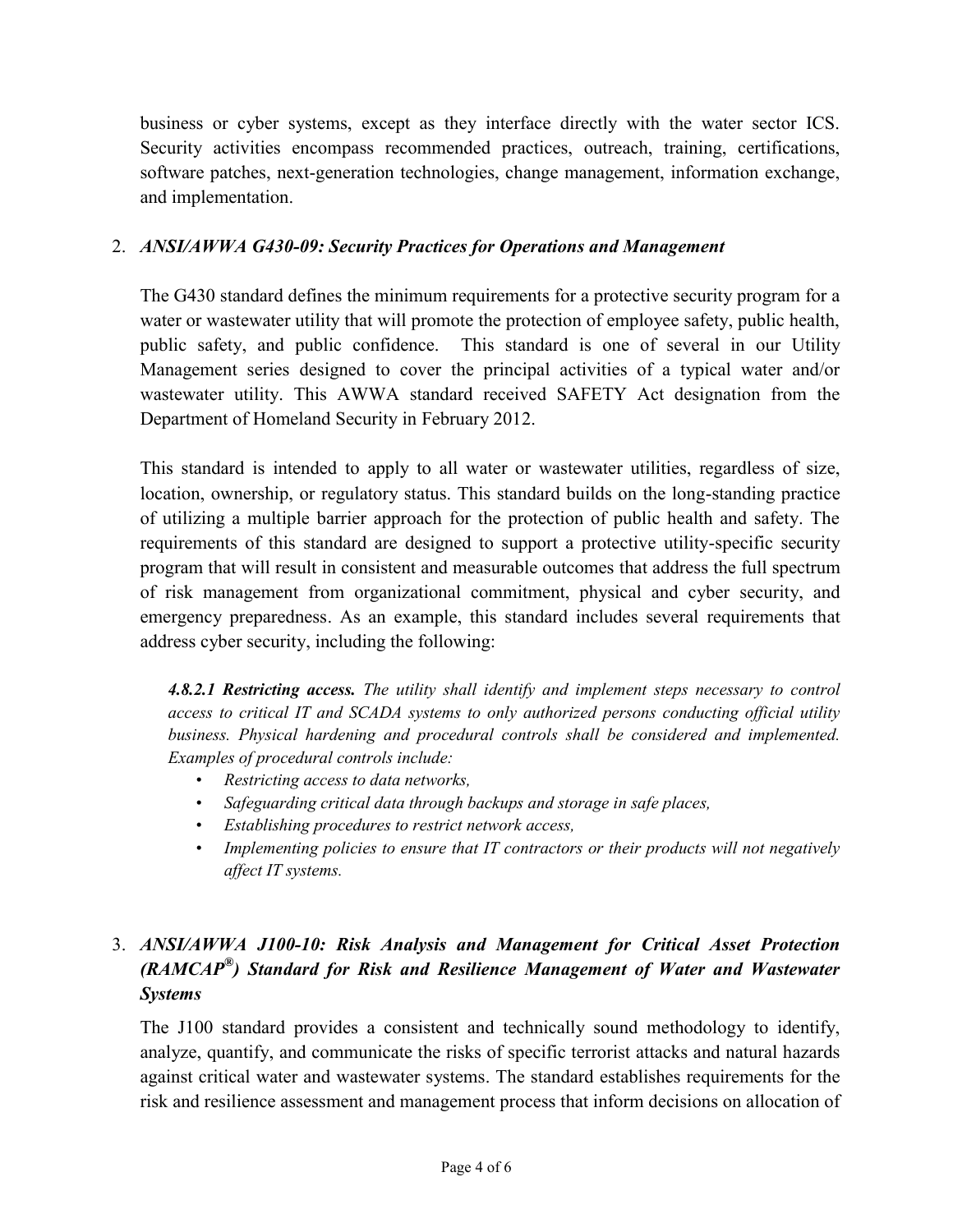resources to reduce risk and enhance resilience through countermeasures and mitigation strategies. The standard documents a process for identifying security vulnerabilities and provides methods to evaluate the options for improving these weaknesses. This AWWA standard received SAFETY Act designation from the Department of Homeland Security in February 2012.

The threat of a cyber-attack is one of several required reference threats, base on Department of Homeland Security guidance, which a utility must include when completing a J100 assessment. The J100 methodology allows the utility to incorporate the consequences from the impairment of business enterprise or process control systems into the risk assessment. It is recommended that a utility leverage resources such as the Cyber Security Evaluation Tool (CSET) available from DHS to assist them in this analysis. In fact, CSET is an outgrowth of a water sector research project managed by the Water Environment Research Foundation under a grant from the USEPA.

# 4. *ANSI/AWWA G440-11: Emergency Preparedness Practices*

The G440 standard defines the minimum requirements for emergency preparedness for a water or wastewater utility and expands upon requirements outlined in G430. Emergency preparedness practices include the development of an emergency response plan (hazard evaluation, hazard mitigation, response planning, and mutual aid agreements), the evaluation of the emergency response plan through exercises, and the revision of the emergency response plan after exercises. This standard is one of several in our Utility Management series designed to cover the principal activities of a typical water and/or wastewater utility.

This standard is supplemented by *Manual 19 (M19): Emergency Planning for Water Utilities.* M19 was first issued in 1973 to provide guidelines and procedures that can be used by utilities of any size. Revisions of the manual are in progress to reflect current the state of knowledge regarding emergency preparedness and the G440 standard.

These resources are also complemented by *Business Continuity Plans for Water Utilities*, which is a joint effort led by the Water Research Foundation, AWWA and USEPA. The genesis for developing this resource was the recognition that utilities needed sector specific guidance as recommended by the Water Sector Coordination Council. This resource provides a template to support utility development of a BCP, which includes a Disaster Response Plan (DRP). The DRP is a plan that addresses response and recovery for the Information Technology (IT) component of the organization, including by not limited to the following:

• Clearly established IT system security, mitigation, response and recovery policies